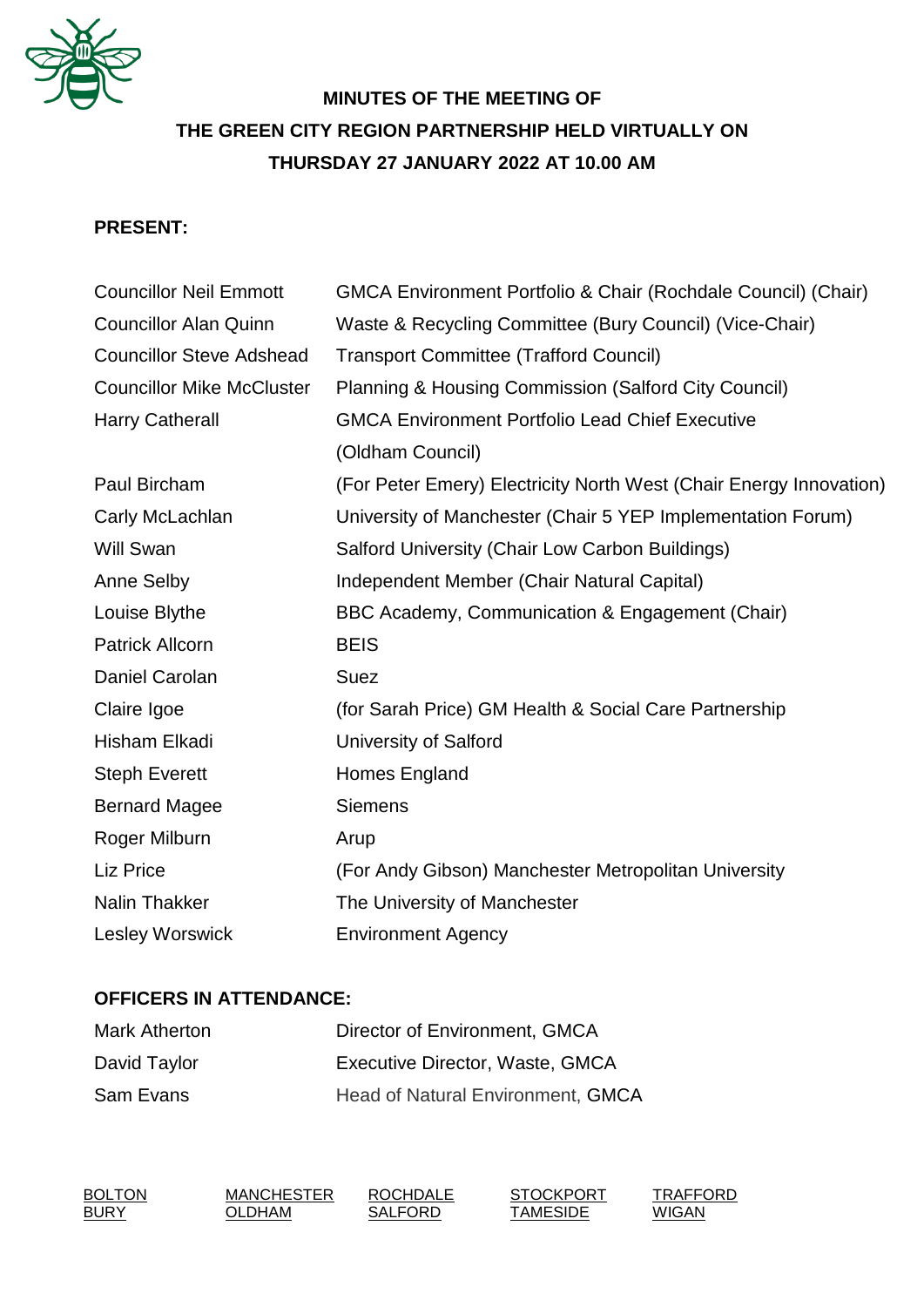# **OFFICERS IN ATTENDANCE:**

| Jenny Hollamby      | Senior Governance & Scrutiny Officer, GMCA          |
|---------------------|-----------------------------------------------------|
| <b>Sarah Mellor</b> | Head of Consumption & Production, GMCA              |
| Sarah Holland       | Programme & Policy Lead Energy, GMCA                |
| Sean Owen           | Head of Low Carbon, GMCA                            |
| Michelle Whitfield  | Head of Communications and Behavioural Change, GMCA |

# **GMGCRP/01/22 INTRODUCTION AND APOLOGIES**

Apologies for absence were received from Helen Boyle (Cadent), Jessica Bowles and Chris Oglesby (Bruntwood), Mark Easedale (EA), Peter Emery (ENW), Andy Gibson (MMU), Neil Hind (NHS), Phil Korbel (Cooler Projects), Kristina Poole (PHE), Sarah Price (GMHSCP), Councillor Alan Quinn (Bury) and Megan Black and Simon Warburton (TfGM).

# **GMGCRP/02/22 CHAIR'S ANNOUNCEMNTS AND URGENT BUSINESS**

The following announcements were noted:

- 1. Harry Catherall, Chief Executive, Oldham Council, had been appointed at lead Chief Executive for the Green City Region Portfolio alongside Eamonn Boylan, Chief Executive, GMCA (for Air Quality). Harry replaced Pam Smith (Chief Executive, Stockport Council) who had moved to a new role in Newcastle. The Partnership thanked Pam for her leadership over the last year.
- 2. In January 2022, representatives from Greater Manchester's ten Councils issued a letter to the Environment Secretary requesting he pause the second phase of Greater Manchester Clean Air Zone (CAZ) funding and to conduct a fundamental government review of vehicle supply chain issues with Greater Manchester support.

### **RESOLVED/-**

That a CAZ press release be circulated following the meeting.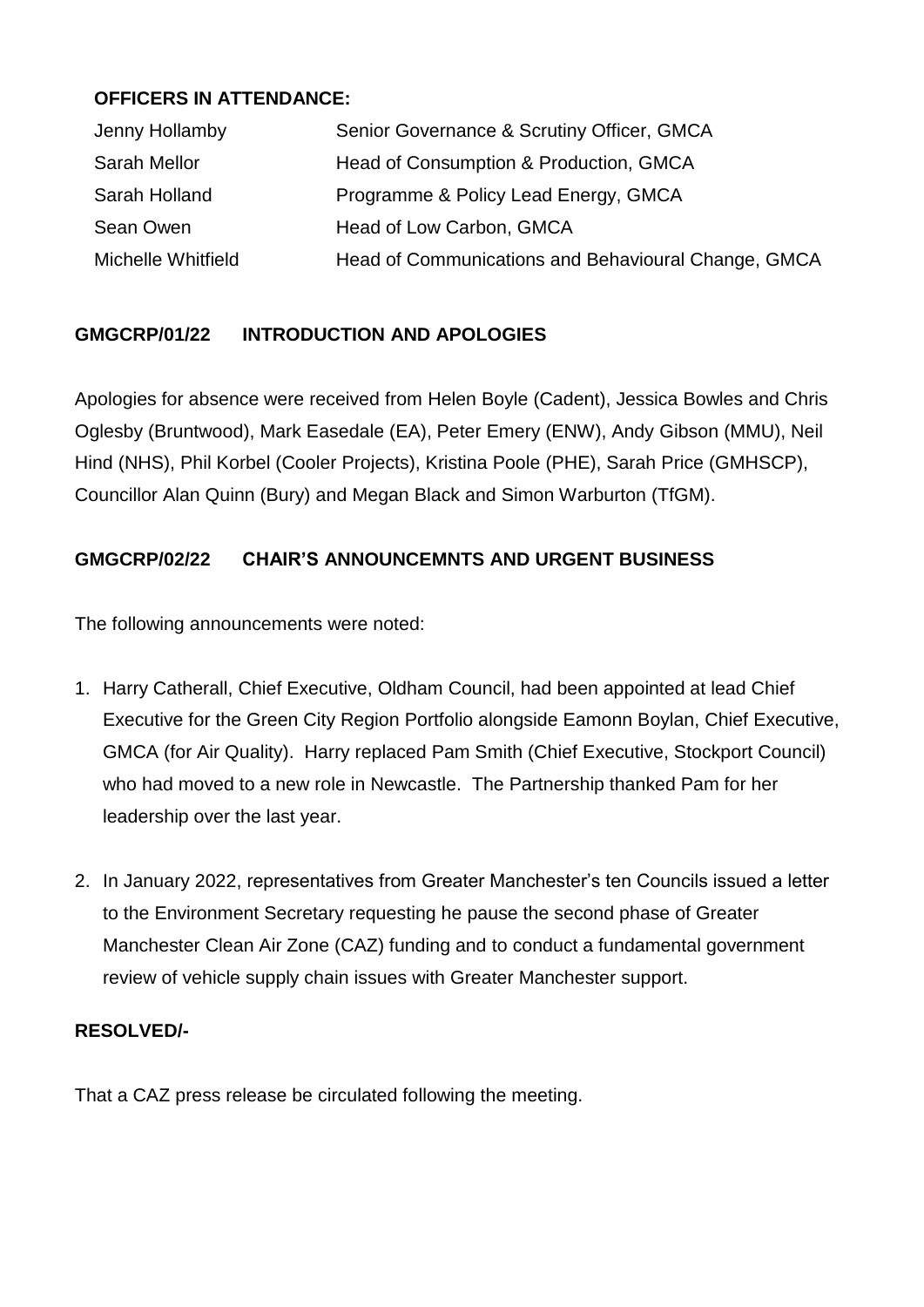### **GMGCRP/03/22 DECLARATIONS OF INTEREST**

There were no declarations of interest received at the meeting.

# **GMGCRP/04/22 TO APPROVE THE MINUTES OF THE LAST MEETING DATED 15 OCTOBER 2022**

The Partnership was asked to approve the minutes of the last meeting. Whilst most actions were complete, the Director of Environment, GMCA provided an update on the Strategic Infrastructure Board and lobbying priorities, key communication messages, the Retrofit Action Plan and COP26.

### **RESOLVED/-**

- 1. That the minutes of the last meeting dated 15 October 2022 be approved as a correct record subject to Hisham Elkadi, University of Salford being added to those present.
- 2. That an item on lobbying priorities developed by the Strategic Infrastructure Board be considered at the next meeting on 18 March 2022.

### **GMGCRP/05/22 PROGRESS REPORT 5 YEP**

The report provided the usual update on progress of the Green City Region Partnership for the first quarter of 2021/22.

The Partnership's attention was drawn to the Go Neutral Smart Energy Call-off Framework, the Green Homes Grant for Phase 1B and Phase 2, Greater Manchester Cycle Hire scheme, the electric vehicle (EV) tariff, Bee Net Zero, the draft Local Nature Recovery Strategy, and the Greater Manchester Green Summit. An update about the work taking place in the coming quarter was also provided with a recognition that further escalation of activity would be required to accelerate Greater Manchester's carbon reduction measures.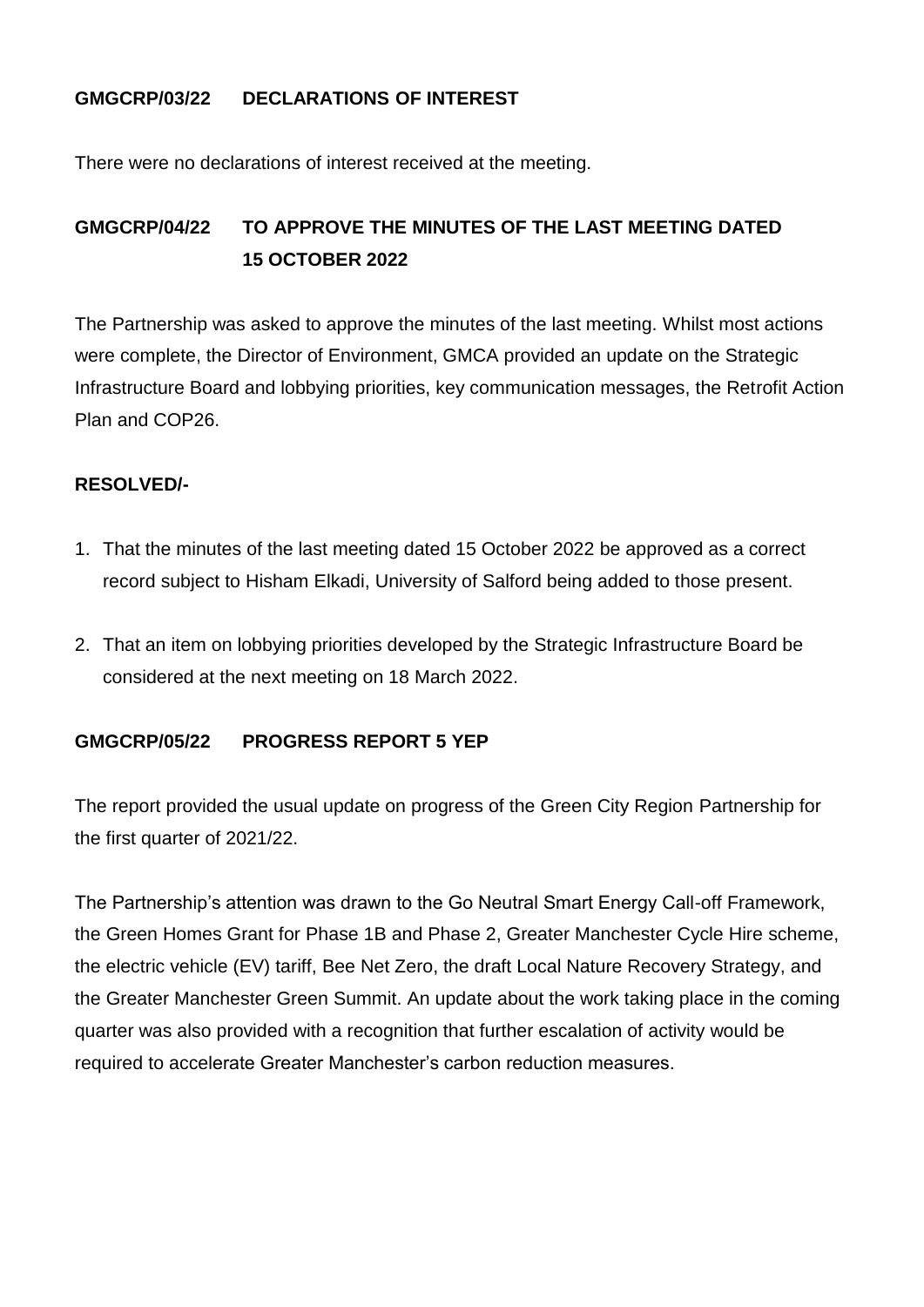The Partnership discussed heating networks, the price cap, price increases and sustainability, decarbonisation bids and green financing, TfGM EV charging points, prices and competitors, the One Bin project, and the GM EV Strategy.

# **RESOLVED/-**

- 1. That the Partnership noted and commented upon the progress outlined in the report and the latest position set out in the dashboard attached at Annex 1 (5 YEP Performance Overview) of the report.
- 2. That the impact of energy cost increases on existing heat network users be investigated and opportunities to reduce costs be reported back to the Member requesting it.
- 3. That feedback be provided to Councillor Quinn about the cost of TfGM EV charging points compared to competitors.
- 4. That an item on GM's EV Strategy be considered at the next meeting on 18 March 2022 with a focus on how it could support District plans.
- 5. That a `One Bin' briefing be forwarded to Councillor Adshead.

### **GMGCRP/06/22 WORK PROGRAMME 2021 AND CHALLENGE GROUP UPDATES**

The report outlined the progress made by the 5 YEP Challenge Groups in developing their key priorities through Task and Finish Action groups. The presentation, that accompanied the report, provided an updated overview of the Challenge Group priorities and how they were being delivered through Task and Finish Action Groups.

The main points raised were the role of hydrogen in transport, support for the Biodiversity Net Gain (BNG) approach, receptor sites and funding, the Sustainable Consumption and Production (SCP) Plan, communication and mass messaging, COP, innovative finance models, and transport activity.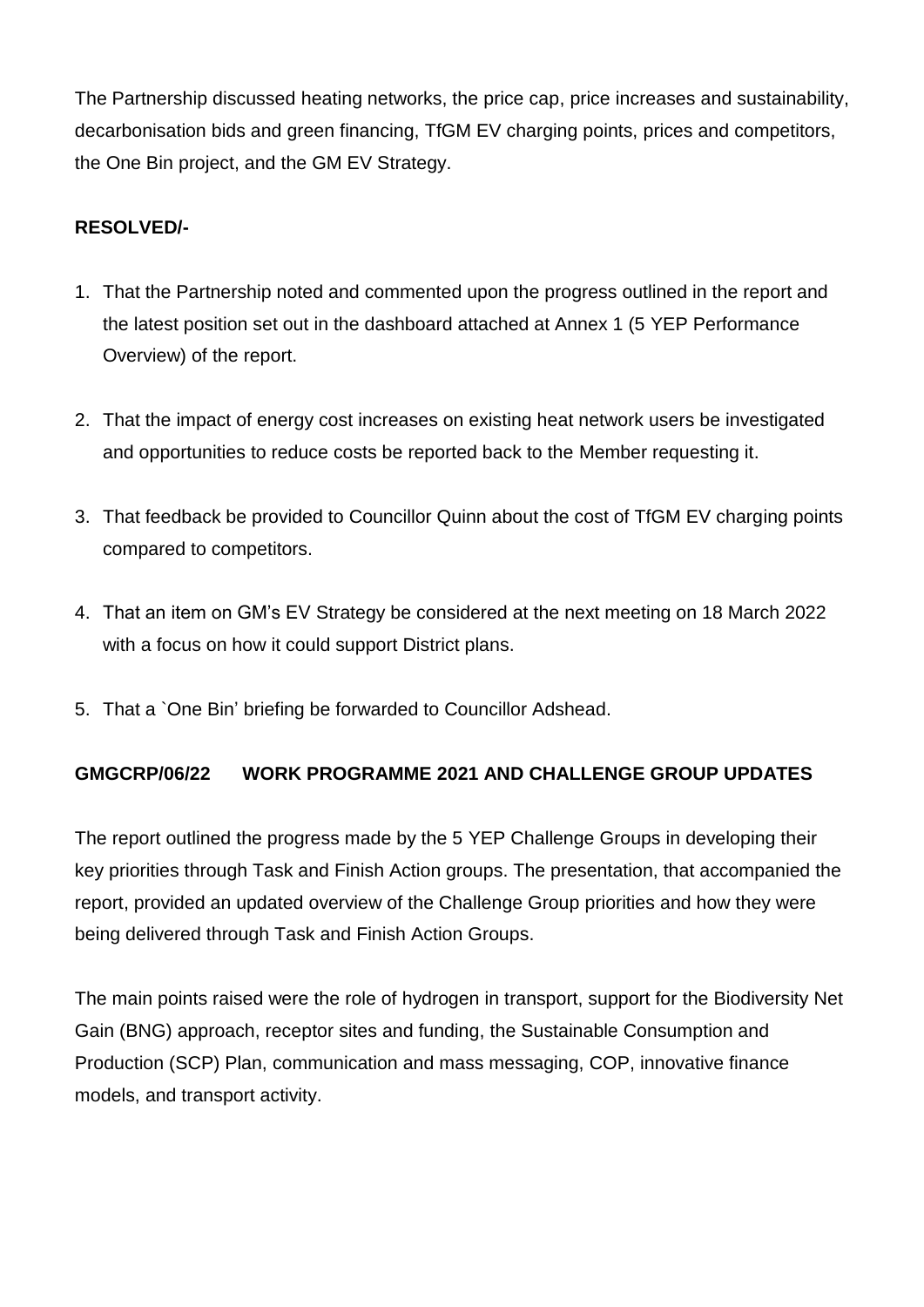# **RESOLVED/-**

- 1. That the Partnership noted the progress in developing the mission-based approach and the associated Challenge Group and Task and Finish Group activity.
- 2. That the updated work programmes for 2022/23 be presented to the Partnership's Annual General Meeting (AGM) on 15 July 2022.
- 3. That an item on Hydrogen v EV vehicles and the SCP Plan be considered at the next meeting on 18 March 2022.

# **GMGCRP/07/22 GO NEUTRAL FRAMEWORK**

The report and presentation provided an update on the Go Neutral Smart Energy Call-off Framework, to support the City Region's public bodies in optimising renewable energy generation and storage on their estates and assets. The Go Neutral Framework aimed to accelerate the delivery of up to 300MW of renewable generation across the conurbation over the next three-years through the creation of portfolios of smart energy opportunities.

Discussions surrounded utilisation of the Framework and working with Districts on the next pipeline of projects and carbon savings.

### **RESOLVED/-**

- 1. That the Partnership noted the progress made in establishing the Go Neutral Smart Energy Framework.
- 2. That Go Neutral be discussed with BEIS outside of the meeting.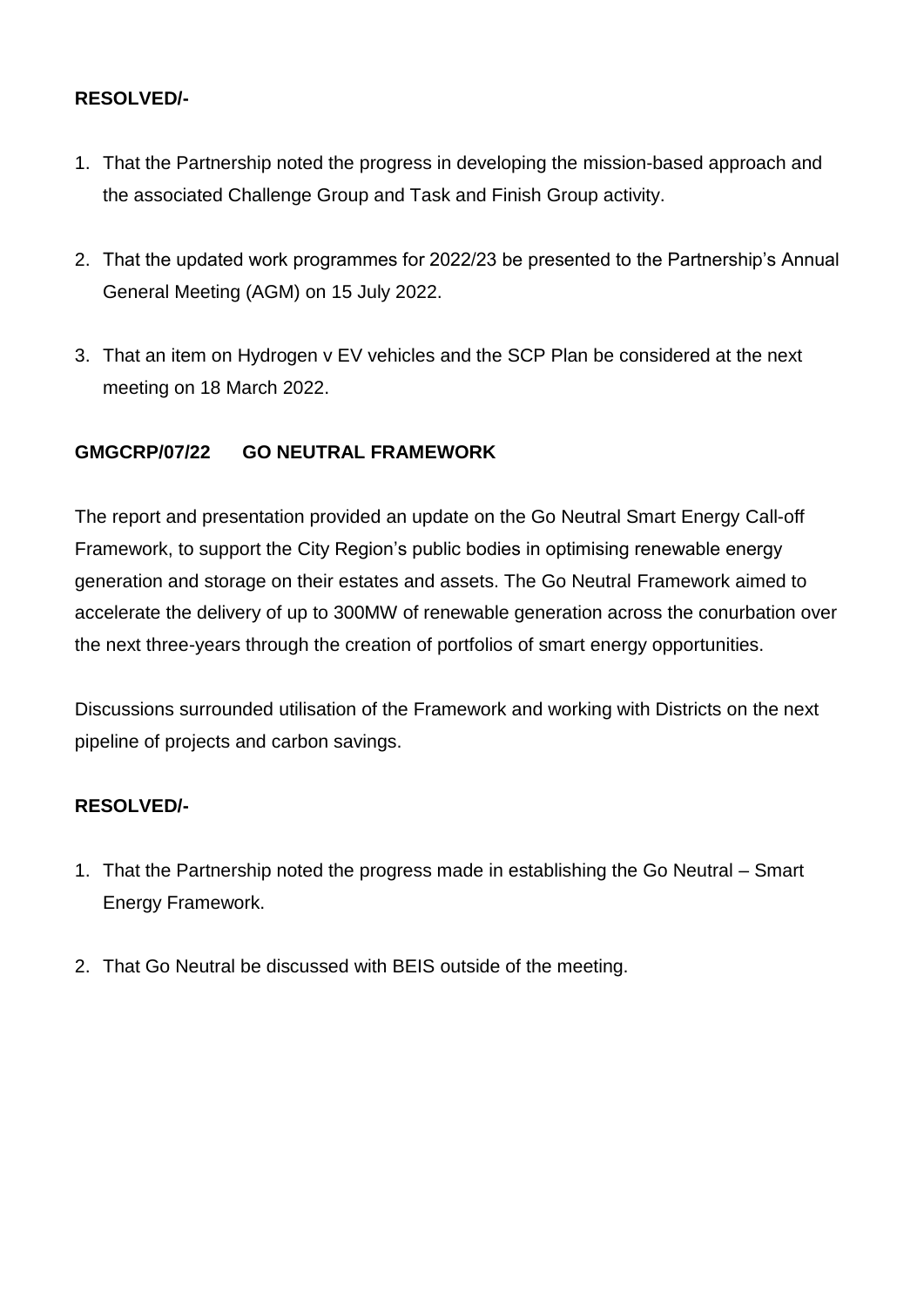# **GMGCRP/08/22 SOCIAL VALUE ELEMENTS OF THE GREATER MANCHESTER WASTE CONTRACT**

The Partnership received a presentation that covered Renew Hubs, the Community Recycling Fund and wider social value measures being delivered by Suez as part of the Greater Manchester Household Waste contract (the contract).

Members praised the Renew Hubs, and the Partnership was encouraged to visit their local Renew Hub to witness the incredible work taking place.

### **RESOLVED/-**

That the presentation be received and noted.

# **GMGCRP/09/22 RETROFIT ACCELERATOR**

A presentation regarding Retrofit Greater Manchester – Retrofit Accelerator, development, and delivery options was considered by the Partnership.

Grant funding, scaling up, Member's role in how to promote the programme to the widest possible audience, meaningful consultations and Greater Manchester guarantees were discussed.

### **RESOLVED/-**

- 1. That the presentation be received and noted.
- 2. That the Retrofit Accelerator programme be discussed with BEIS outside of the meeting.

### **GMGCRP/10/22 GREATER MANCHESTER RETROFIT PLAN**

The report sought approval for the Greater Manchester Retrofit Action Plan, produced as an action from the Mayoral Retrofit Task Force.